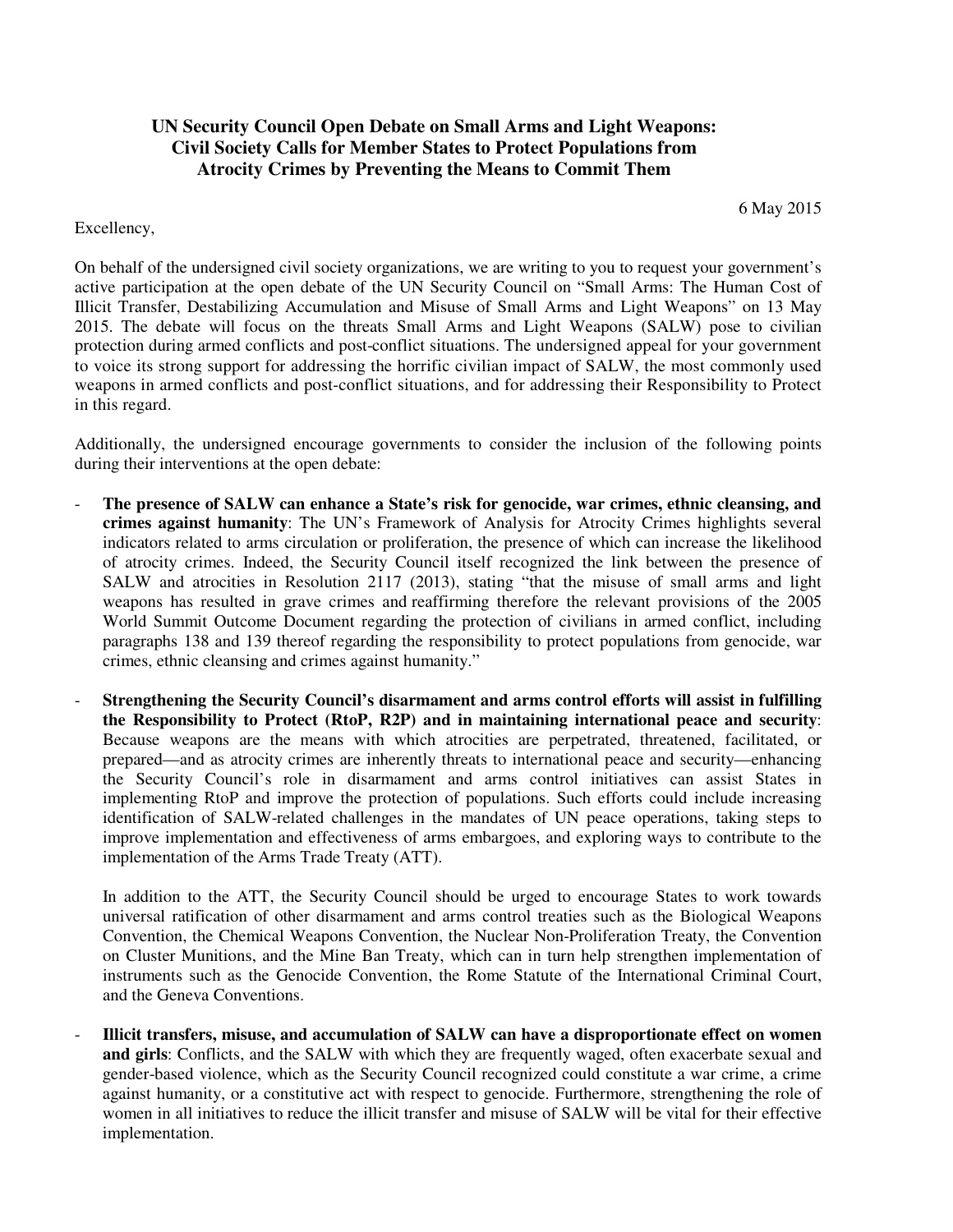- **Victim assistance is integral to addressing the human cost of illicit SALW in armed conflicts and post-conflict situations**. Survivors must receive assistance for their comprehensive rehabilitation, and their human rights and full inclusion must be ensured.
- **Disarmament, Demobilization, and Reintegration (DDR) Programmes and Security Sector Reform (SSR) Programmes play an important role in SALW control and upholding RtoP**: As the security sector controls a significant portion of the weapons (i.e. the means with which atrocities are perpetrated) circulating within a country, and as efficacious DDR programs can lessen the amount of such weapons and help in their tracing, international assistance through such mechanisms can assist States in fulfilling their RtoP. In order to better protect populations, further consideration of how DDR and SSR can be linked to conflict prevention and integrated with other peacebuilding processes will be necessary.

The undersigned civil society organizations thank you for your consideration and hope that your government will continue to engage with the Security Council as this body continues to explore its role in enhancing disarmament and arms control efforts.

Sincerely,

- 1. Action on Armed Violence (United Kingdom)
- 2. Action Pour le Développement et la Paix Endogènes (Democratic Republic of Congo)
- 3. Adopt-a-Camp (Nigeria)
- 4. Alternative ASEAN Network on Burma (Thailand)
- 5. Article 36 (United Kingdom)
- 6. Asia Pacific Centre for the Responsibility to Protect (Australia)
- 7. Asia Pacific Solidarity Coalition
- 8. The Canadian Centre for the Responsibility to Protect (Canada)
- 9. The Center for Euro-Atlantic Studies (Serbia)
- 10. Coalition Malienne CPI /CMCPI (Mali)
- 11. Control Arms
- 12. Droits Humains Sans Frontières (DRC)
- 13. East African Law Society (Tanzania)
- 14. Genocide Alert (Germany)
- 15. Genocide Watch (USA)
- 16. Global Centre for the Responsibility to Protect (USA)
- 17. Global Justice Center (USA)
- 18. Initiatives for International Dialogue (The Philippines)
- 19. International Action Network on Small Arms
- 20. The International Coalition for the Responsibility to Protect
- 21. International Justice Project (USA)
- 22. International Refugee Rights Initiative (Uganda)
- 23. Inter-Religious Council for Peace Tanzania (Tanzania)
- 24. Montreal Institute for Genocide and Human Rights Studies (Canada)
- 25. MUSONET-Mali (Mali)
- 26. Network for Empowerment and Development Initiative (Nigeria)
- 27. Oxfam International
- 28. PAX (The Netherlands)
- 29. Permanent Peace Movement (Lebanon)
- 30. The Scientific Association of Young Political Scientists (Greece)
- 31. The Sentinel Project for Genocide Prevention (Canada)
- 32. United Nations Association Democratic Republic of Congo (DRC)
- 33. United Nations Association Sweden (Sweden)
- 34. United Nations Association United Kingdom (United Kingdom)
- 35. Vision-Gram International (Canada, Democratic Republic of Congo)
- 36. Volunteers on Community Care Initiative (Nigeria)